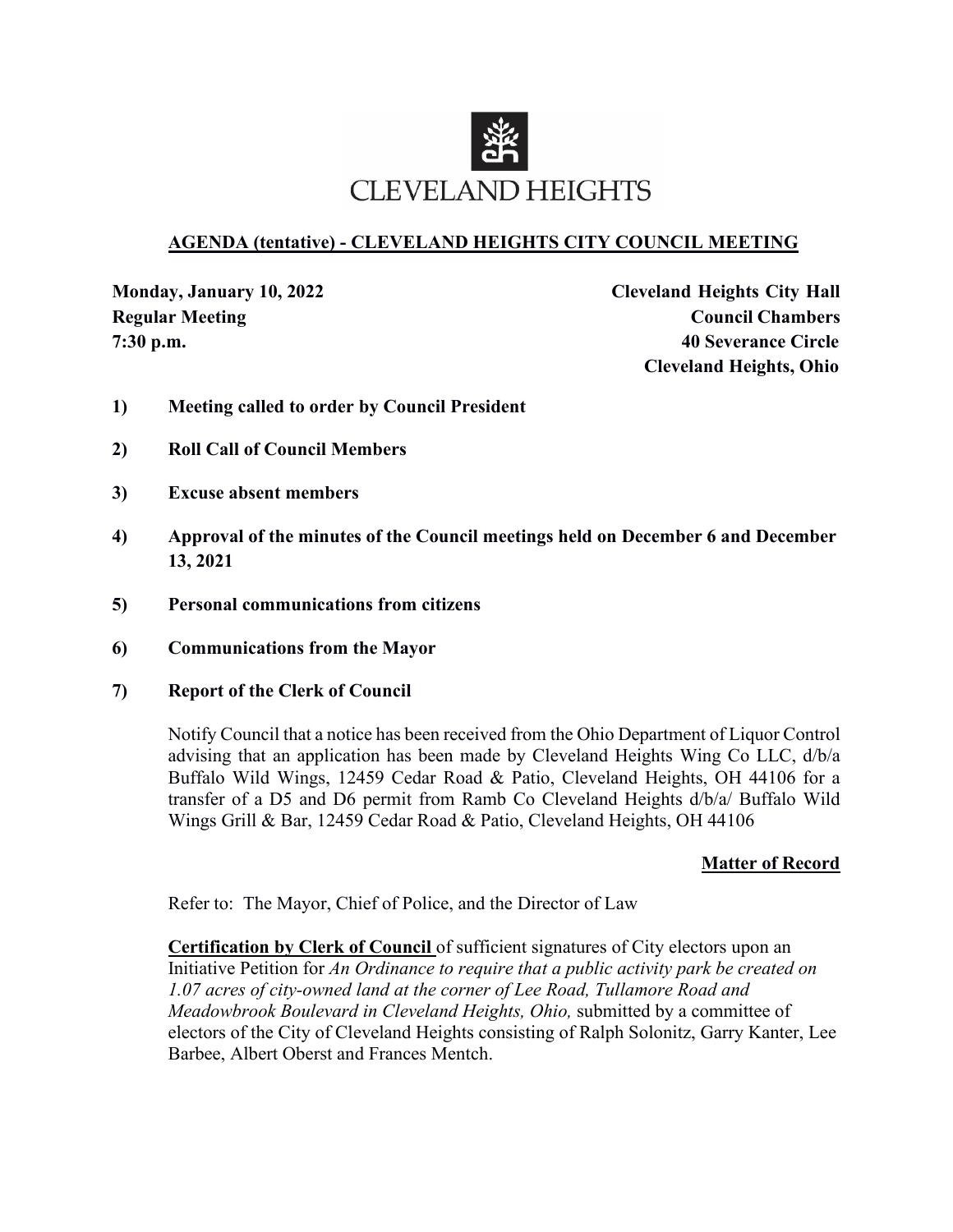This Initiative Petition, originally submitted on November 29, 2021, with additional partpetitions submitted on December 27, 2021, has been determined by the Board of Elections to have a total of 3,417 valid elector signatures. This exceeds the number required under Sections VIII-1 and VIII-4 of the Charter of the City of Cleveland Heights. Under Section VIII-1 of the City Charter, the proposed measure will be read on January 10, 2022 and referred to a Council Committee, which may be the Committee of the Whole. The Committee to which it is referred may provide for public hearings on the measure, and shall report and make recommendations to the full Council concerning the proposed legislation not later than the  $2<sup>nd</sup>$  regular meeting of Council following this Certification and corresponding referral to Committee.

#### **8) Committee Reports**

#### **a.) ADMINISTRATIVE SERVICES COMMITTEE**

**RESOLUTION NO. 1-2022 (MS),** *First Reading***.** A Resolution amending standing committees of Council and outlining each committee's general responsibilities by subject matter; repealing Resolution No. 2020-1; and declaring an emergency.

Introduced by Council President Hart

Vote \_\_\_\_\_\_\_\_\_\_ \_\_\_\_\_\_\_\_\_\_\_\_ \_\_\_\_\_\_\_\_\_\_\_\_\_\_\_

For Against No. Reading

### **b.) COMMUNITY RELATIONS AND RECREATION COMMITTEE**

### **c.) FINANCE COMMITTEE**

**ORDINANCE NO. 161-2021 (F),** *Second Reading***.** An Ordinance providing for the issuance and sale of not to exceed \$3,100,000 of economic development nontax revenue bonds for the purpose of refunding the City's outstanding Parking Deck Improvement Refunding Bonds, Series 2015, dated April 30, 2015, which were issued for the purpose of constructing and equipping a multi-level parking deck and improving the site thereof; and declaring an emergency.

Introduced by Council President Hart

 $Vote$ 

For Against No. Reading

**ORDINANCE NO. 2-2022 (F), First Reading.** An Ordinance to amend certain subparagraphs of Ordinance No. 139-2021 (F), relating to appropriations and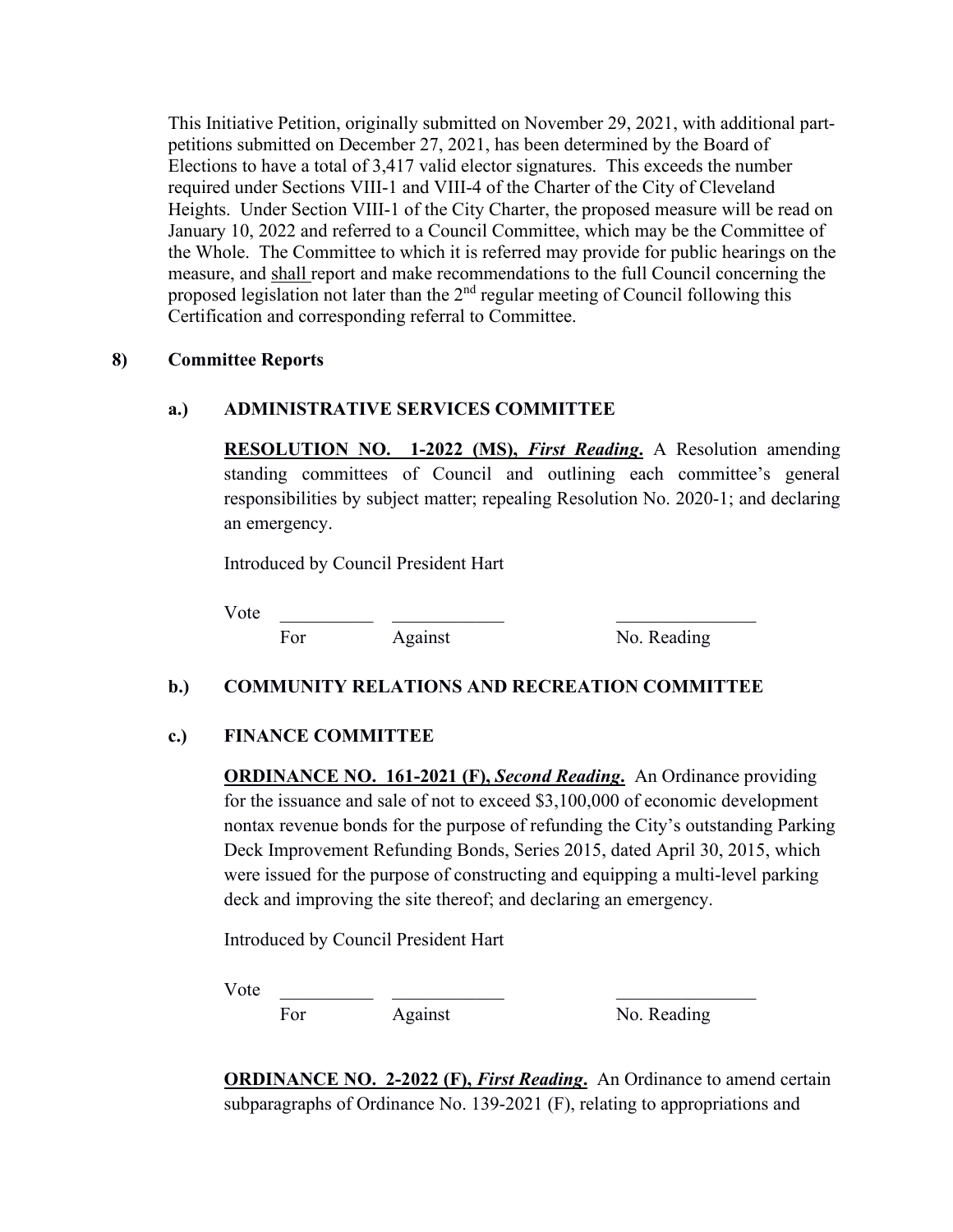other expenditures of the City of Cleveland Heights, Ohio for the fiscal year ending December 31, 2022; and declaring an emergency.

Introduced by Mayor Seren

 $Vote$ 

For Against No. Reading

## **d.) MUNICIPAL SERVICES COMMITTEE**

**RESOLUTION NO. 3-2022 (MS),** *First Reading***.** A Resolution requesting Cuyahoga County to proceed with the resurfacing of Coventry Road from Fairhill Road to Euclid Heights Boulevard in the City of Cleveland Heights resolving to pay one hundred percent (100%) of the non-OPWC share for the construction and construction supervision of the traffic signal and associated work within the City of Cleveland Heights.

Introduced by Mayor Seren

 $Vote$ 

For Against No. Reading

# **e.) PLANNING AND DEVELOPMENT COMMITTEE**

**RESOLUTION NO. 4-2022 (PD),** *First Reading***.** A Resolution authorizing the Mayor to apply for grant funding under the Cuyahoga County Department of Development's 2022 Community Development Supplemental Grant program to implement local and regional bicycle infrastructure improvements within the City of Cleveland Heights; and declaring an emergency.

Introduced by Mayor Seren

Vote \_\_\_\_\_\_\_\_\_\_ \_\_\_\_\_\_\_\_\_\_\_\_ \_\_\_\_\_\_\_\_\_\_\_\_\_\_\_

For Against No. Reading

# **f.) PUBLIC SAFETY AND HEALTH COMMITTEE**

### **9) Council Member Comments**

- **10) Council President's Report**
- **11) Adjournment**